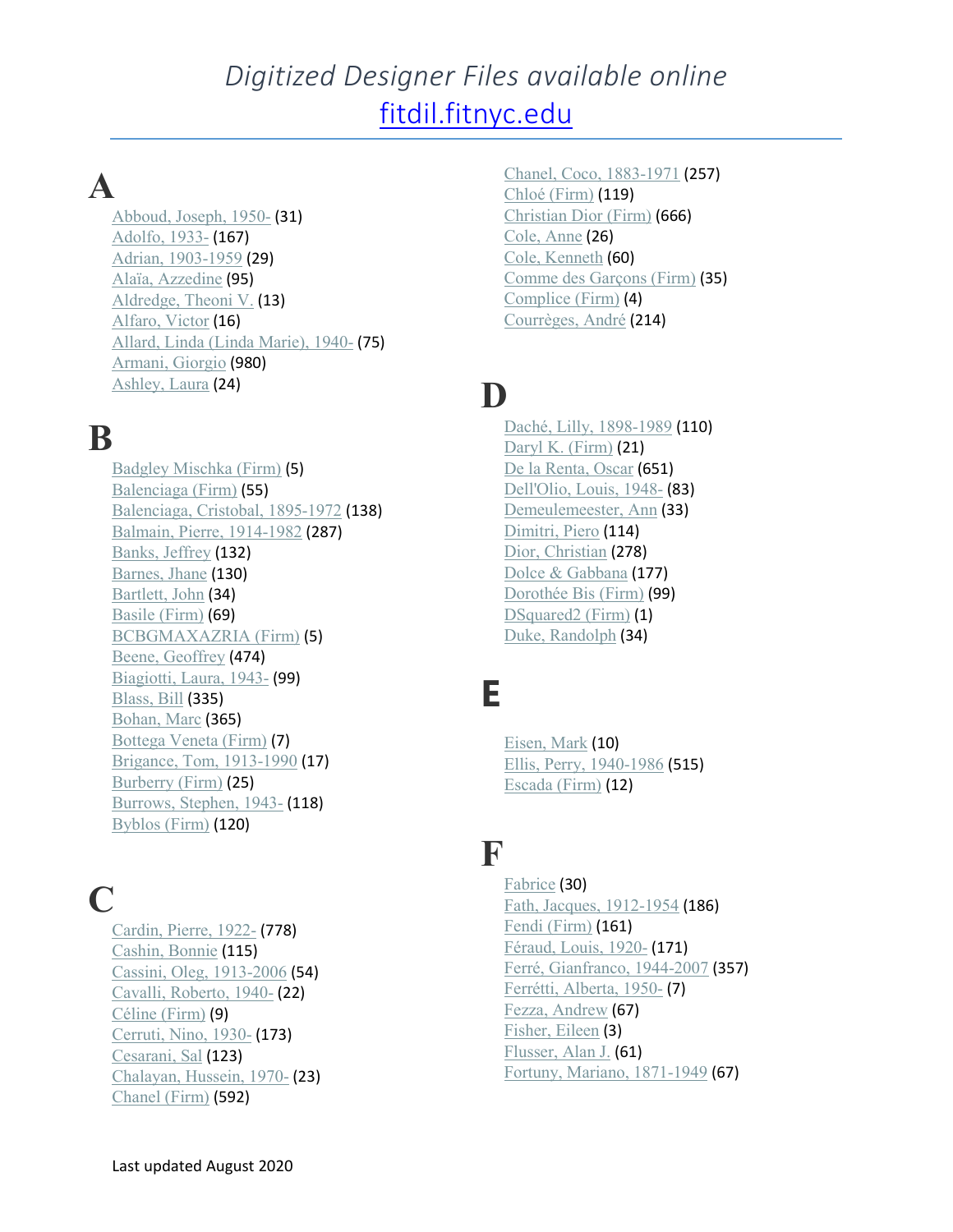## *Digitized Designer Files available online* [fitdil.fitnyc.edu](https://fitdil.fitnyc.edu/)

# **G**

Galanos, James, [1924-2016](https://fitdil.fitnyc.edu/explore/explore/?c=allcollections:26&c=lb.designer_s:Galanos%2C%20James%2C%201924-2016) (210) [Galliano,](https://fitdil.fitnyc.edu/explore/explore/?c=allcollections:26&c=lb.designer_s:Galliano%2C%20John) John (89) Gaultier, [Jean-Paul](https://fitdil.fitnyc.edu/explore/explore/?c=allcollections:26&c=lb.designer_s:Gaultier%2C%20Jean-Paul) (387) [Genny](https://fitdil.fitnyc.edu/explore/explore/?c=allcollections:26&c=lb.designer_s:Genny%20%28Firm%29) (Firm) (51) Gernreich, Rudi, [1922-1985](https://fitdil.fitnyc.edu/explore/explore/?c=allcollections:26&c=lb.designer_s:Gernreich%2C%20Rudi%2C%201922-1985) (58) Gianni [Versace](https://fitdil.fitnyc.edu/explore/explore/?c=allcollections:26&c=lb.designer_s:Gianni%20Versace%20S.p.A.) S.p.A. (165) Givenchy, Hubert de, [1927-2018](https://fitdil.fitnyc.edu/explore/explore/?c=allcollections:26&c=lb.designer_s:Givenchy%2C%20Hubert%20de%2C%201927-2018) (766) Grès, Alix, [1903-1993](https://fitdil.fitnyc.edu/explore/explore/?c=allcollections:26&c=lb.designer_s:Gr%C3%A8s%2C%20Alix%2C%201903-1993) (326) Gucci [\(Firm\)](https://fitdil.fitnyc.edu/explore/explore/?c=allcollections:26&c=lb.designer_s:Gucci%20%28Firm%29) (148) [Gucci,](https://fitdil.fitnyc.edu/explore/explore/?c=allcollections:26&c=lb.designer_s:Gucci%2C%20Aldo) Aldo (85)

# **H**

Halston, [1932-1990](https://fitdil.fitnyc.edu/explore/explore/?c=allcollections:26&c=lb.designer_s:Halston%2C%201932-1990) (393) Hamnett, [Katharine](https://fitdil.fitnyc.edu/explore/explore/?c=allcollections:26&c=lb.designer_s:Hamnett%2C%20Katharine) (90) [Head,](https://fitdil.fitnyc.edu/explore/explore/?c=allcollections:26&c=lb.designer_s:Head%2C%20Edith) Edith (10) [Hermès](https://fitdil.fitnyc.edu/explore/explore/?c=allcollections:26&c=lb.designer_s:Herme%CC%80s%20%28Firm%20%3A%20Paris%2C%20France%29) (Firm : Paris, France) (154) Herrera, [Carolina,](https://fitdil.fitnyc.edu/explore/explore/?c=allcollections:26&c=lb.designer_s:Herrera%2C%20Carolina%2C%201939-) 1939- (161) [Hilfiger,](https://fitdil.fitnyc.edu/explore/explore/?c=allcollections:26&c=lb.designer_s:Hilfiger%2C%20Tommy) Tommy (82) [Hugo](https://fitdil.fitnyc.edu/explore/explore/?c=allcollections:26&c=lb.designer_s:Hugo%20Boss%20AG) Boss AG (115)

#### **J**

[Jacobs,](https://fitdil.fitnyc.edu/explore/explore/?c=allcollections:26&c=lb.designer_s:Jacobs%2C%20Marc%2C%201963-) Marc, 1963- (194) James, [Charles,](https://fitdil.fitnyc.edu/explore/explore/?c=allcollections:26&c=lb.designer_s:James%2C%20Charles%2C%20-1978) -1978 (61) [Johnson,](https://fitdil.fitnyc.edu/explore/explore/?c=allcollections:26&c=lb.designer_s:Johnson%2C%20Betsey) Betsey (232)

## **K**

[Kamali,](https://fitdil.fitnyc.edu/explore/explore/?c=allcollections:26&c=lb.designer_s:Kamali%2C%20Norma) Norma (252) Karan, [Donna,](https://fitdil.fitnyc.edu/explore/explore/?c=allcollections:26&c=lb.designer_s:Karan%2C%20Donna%2C%201948-) 1948- (228) [Kawakubo,](https://fitdil.fitnyc.edu/explore/explore/?c=allcollections:26&c=lb.designer_s:Kawakubo%2C%20Rei%2C%201942-) Rei, 1942- (115) [Kenzo](https://fitdil.fitnyc.edu/explore/explore/?c=allcollections:26&c=lb.designer_s:Kenzo%20%28Firm%29) (Firm) (341) Klein, [Calvin,](https://fitdil.fitnyc.edu/explore/explore/?c=allcollections:26&c=lb.designer_s:Klein%2C%20Calvin%2C%201942-) 1942- (1036) Kors, [Michael](https://fitdil.fitnyc.edu/explore/explore/?c=allcollections:26&c=lb.designer_s:Kors%2C%20Michael) (132) Krizia [\(Firm\)](https://fitdil.fitnyc.edu/explore/explore/?c=allcollections:26&c=lb.designer_s:Krizia%20%28Firm%29) (57)

### **L**

Lacroix, [Christian,](https://fitdil.fitnyc.edu/explore/explore/?c=allcollections:26&c=lb.designer_s:Lacroix%2C%20Christian%2C%201951-) 1951- (373) [Lagerfeld,](https://fitdil.fitnyc.edu/explore/explore/?c=allcollections:26&c=lb.designer_s:Lagerfeld%2C%20Karl) Karl (485) Lang, [Helmut](https://fitdil.fitnyc.edu/explore/explore/?c=allcollections:26&c=lb.designer_s:Lang%2C%20Helmut) (66) [Lanvin](https://fitdil.fitnyc.edu/explore/explore/?c=allcollections:26&c=lb.designer_s:Lanvin%20%28Firm%29) (Firm) (300)

Lanvin, Jeanne, [1867-1946](https://fitdil.fitnyc.edu/explore/explore/?c=allcollections:26&c=lb.designer_s:Lanvin%2C%20Jeanne%2C%201867-1946) (61) [Leiber,](https://fitdil.fitnyc.edu/explore/explore/?c=allcollections:26&c=lb.designer_s:Leiber%2C%20Judith) Judith (48) Leslie Fay [Companies](https://fitdil.fitnyc.edu/explore/explore/?c=allcollections:26&c=lb.designer_s:Leslie%20Fay%20Companies) (6) Liz [Claiborne](https://fitdil.fitnyc.edu/explore/explore/?c=allcollections:26&c=lb.designer_s:Liz%20Claiborne%20Inc.) Inc. (208)

# **M**

[Mackie,](https://fitdil.fitnyc.edu/explore/explore/?c=allcollections:26&c=lb.designer_s:Mackie%2C%20Bob) Bob (70) [Mainbocher](https://fitdil.fitnyc.edu/explore/explore/?c=allcollections:26&c=lb.designer_s:Mainbocher%20%28Firm%29) (Firm) (123) [Marimekko](https://fitdil.fitnyc.edu/explore/explore/?c=allcollections:26&c=lb.designer_s:Marimekko%20Oy%20%28Firm%29) Oy (Firm) (17) [McCardell,](https://fitdil.fitnyc.edu/explore/explore/?c=allcollections:26&c=lb.designer_s:McCardell%2C%20Claire%2C%201905-1958) Claire, 1905-1958 (53) [McCartney,](https://fitdil.fitnyc.edu/explore/explore/?c=allcollections:26&c=lb.designer_s:McCartney%2C%20Stella%2C%201971-) Stella, 1971- (18) McQueen, [Alexander,](https://fitdil.fitnyc.edu/explore/explore/?c=allcollections:26&c=lb.designer_s:McQueen%2C%20Alexander%2C%201969-2010) 1969-2010 (86) Miller, [Nicole,](https://fitdil.fitnyc.edu/explore/explore/?c=allcollections:26&c=lb.designer_s:Miller%2C%20Nicole%2C%201952-) 1952- (33) [Miyake,](https://fitdil.fitnyc.edu/explore/explore/?c=allcollections:26&c=lb.designer_s:Miyake%2C%20Issei%2C%201938-) Issei, 1938- (263) [Mizrahi,](https://fitdil.fitnyc.edu/explore/explore/?c=allcollections:26&c=lb.designer_s:Mizrahi%2C%20Isaac) Isaac (137) [Montana,](https://fitdil.fitnyc.edu/explore/explore/?c=allcollections:26&c=lb.designer_s:Montana%2C%20Claude%2C%201947-) Claude, 1947- (380) [Mugler,](https://fitdil.fitnyc.edu/explore/explore/?c=allcollections:26&c=lb.designer_s:Mugler%2C%20Thierry) Thierry (368)

### **N**

Norell, Norman, [1900-1972](https://fitdil.fitnyc.edu/explore/explore/?c=allcollections:26&c=lb.designer_s:Norell%2C%20Norman%2C%201900-1972) (77)

### **P**

Paquin, Jeanne, [1869-1936](https://fitdil.fitnyc.edu/explore/explore/?c=allcollections:26&c=lb.designer_s:Paquin%2C%20Jeanne%2C%201869-1936) (75) Patou, Jean, [1887-1936](https://fitdil.fitnyc.edu/explore/explore/?c=allcollections:26&c=lb.designer_s:Patou%2C%20Jean%2C%201887-1936) (288) [Peretti,](https://fitdil.fitnyc.edu/explore/explore/?c=allcollections:26&c=lb.designer_s:Peretti%2C%20Elsa) Elsa (44) Perry Ellis [\(Firm\)](https://fitdil.fitnyc.edu/explore/explore/?c=allcollections:26&c=lb.designer_s:Perry%20Ellis%20%28Firm%29) (78) [Picasso,](https://fitdil.fitnyc.edu/explore/explore/?c=allcollections:26&c=lb.designer_s:Picasso%2C%20Paloma%2C%201949-) Paloma, 1949- (20) Pierre [Balmain](https://fitdil.fitnyc.edu/explore/explore/?c=allcollections:26&c=lb.designer_s:Pierre%20Balmain%20%28Firm%29) (Firm) (108) [Posen,](https://fitdil.fitnyc.edu/explore/explore/?c=allcollections:26&c=lb.designer_s:Posen%2C%20Zac) Zac (8)

# **Q**

[Quant,](https://fitdil.fitnyc.edu/explore/explore/?c=allcollections:26&c=lb.designer_s:Quant%2C%20Mary) Mary (76)

# **R**

[Rodriguez,](https://fitdil.fitnyc.edu/explore/explore/?c=allcollections:26&c=lb.designer_s:Rodriguez%2C%20Narciso) Narciso (16) [Rowley,](https://fitdil.fitnyc.edu/explore/explore/?c=allcollections:26&c=lb.designer_s:Rowley%2C%20Cynthia) Cynthia (13) [Rykiel,](https://fitdil.fitnyc.edu/explore/explore/?c=allcollections:26&c=lb.designer_s:Rykiel%2C%20Sonia) Sonia (311)